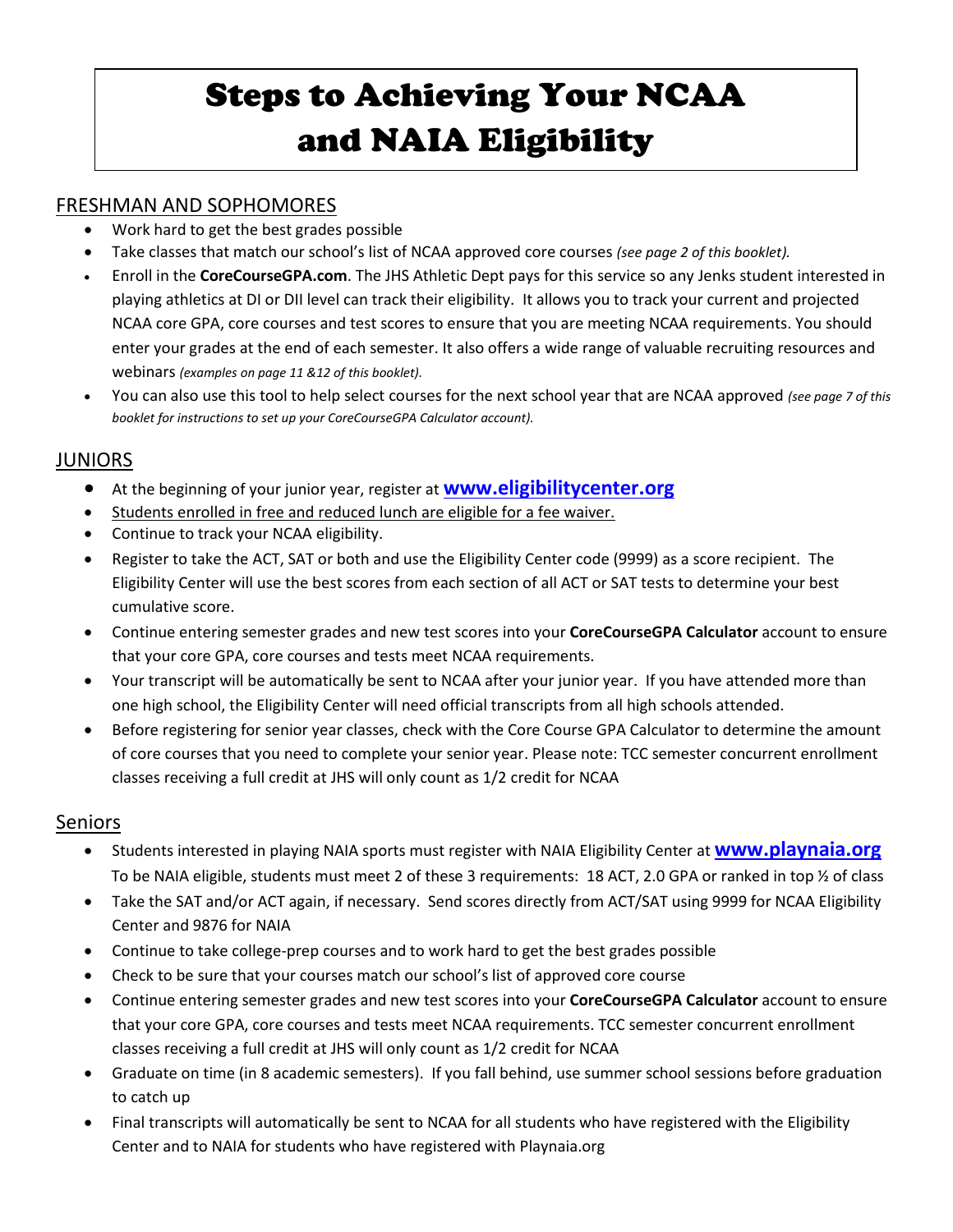## **NCAA Eligibility Requirements and Registration**

*Students planning to compete in collegiate athletics must meet minimum NCAA Initial Eligibility standards for GPA, Core Course Completion and ACT/SAT scores. It is the parent's and student's responsibility to track progress towards meeting the NCAA requirements. Listed below are the JHS courses that are NCAA Approved. Students must also remember to choose their courses carefully, so they comply with JHS graduation requirements. For complete information regarding GPA and ACT/SAT score requirements and to register students with the NCAA Eligibility Center, go to: www.eligibilitycenter.org* 

| <b>Division 1</b>              | <b>Division 2</b>                     | <b>Jenks Highs School Courses Approved by NCAA</b>                                                                                                                                                                                                                                                                                                                                                                                              |  |  |  |  |
|--------------------------------|---------------------------------------|-------------------------------------------------------------------------------------------------------------------------------------------------------------------------------------------------------------------------------------------------------------------------------------------------------------------------------------------------------------------------------------------------------------------------------------------------|--|--|--|--|
| 16 core credits required       | 16 core credits required              |                                                                                                                                                                                                                                                                                                                                                                                                                                                 |  |  |  |  |
| 4 English Credits              | 3 English Credits                     | English 9, Pre-AP English 9, English 10, Pre-AP English 10, English<br>11, AP English Language and Composition, English 12, AP English<br>Literature and Composition                                                                                                                                                                                                                                                                            |  |  |  |  |
| 3 Math Credits                 | 2 Math Credits                        | Algebra 1, Geometry, Algebra 2, Pre-AP Algebra 2, Trig/College<br>Algebra, Pre-Calc/Trig, Pre-AP Pre-Calc/Trig, AP Calculus AB, AP<br>Calculus BC, AP Statistics, Business Calculus, Calculus II/Differential<br>Equations, Calculus III/Differential Equations, Linear Algebra /Adv.<br><b>Differential Equations</b>                                                                                                                          |  |  |  |  |
| 2 Science Credits              | 2 Science Credits                     | Biology, Pre-AP Biology, AP Biology, Chemistry, Pre-AP Chemistry,<br>AP Chemistry, Earth and Space Science, Environmental Science, AP<br>Environmental Science, Forensic Science and Data Analysis, General<br>Human Anatomy, Genetics and Biotechnology, Introductory<br>Genetics, Human Anatomy and Physiology, Ornithology 1, Physical<br>Science, Physics, AP Physics I, AP Physics II, B, AP Physics C, Zoology                            |  |  |  |  |
| <b>1 Additional Credit</b>     | 3 Additional<br>Credits               | English, Math or Science                                                                                                                                                                                                                                                                                                                                                                                                                        |  |  |  |  |
| 2 Credits of Social<br>Science | 2 Credits of<br><b>Social Science</b> | Government, Oklahoma History, Pre-AP Government, US History,<br>AP US History, World History, AP World History, World War II, East<br>Asia Studies, Sociology, Holocaust Studies, AP American<br>Government and Politics, AP Comparative Government and<br>Politics, Psychology, AP Human Geography, AP European History,<br>AP Psychology, AP Micro and AP Macro Economics, Pre-AP<br>Economics, Intro to Muscogee(Creek) Culture and Heritage |  |  |  |  |
| <b>4 Additional Credits</b>    | 4 Additional<br>Credits               | These additional courses can be in any area above or any Foreign<br>Language<br><b>COMPUTER TECHNOLOGY COURSES ARE NOT NCAA</b><br>APPROVED AND DO NOT MEET NCAA REQUIREMENTS                                                                                                                                                                                                                                                                   |  |  |  |  |

Please note that Jenks online classes do not meet NCAA requirements, but due to *COVID-19 NCAA has granted a waiver for Spring/Summer/Fall 2020 and Spring/Summer 2021 semesters.* During these specific semesters, NCAA will accept the above classes in any format that Jenks has offered them through including Jenks Distance Learning or Edgenuity.

## **Special Education Courses approved to meet NCAA Core Curriculum Requirements**

The following courses can be used to meet NCAA Eligibility core requirements for students who 1) document the diagnosis of an education-impacting disability with the NCAA Eligibility Center, and 2) whose IEP or 504 plan specify one of the following classes: English 9, English 10, English 11, English 12, Science I – Biology; Geoscience, Environmental Science, Zoology, Anatomy and Physiology, Physical Science, Social Studies I and II, Math III – Algebra A , Math IV – Algebra B (Math III and IV are full year courses that are equal to one semester of Algebra. Counts as  $\frac{1}{2}$  credit) Math V – Fundamentals of Geometry and Math VII – Fundamentals of Algebra II.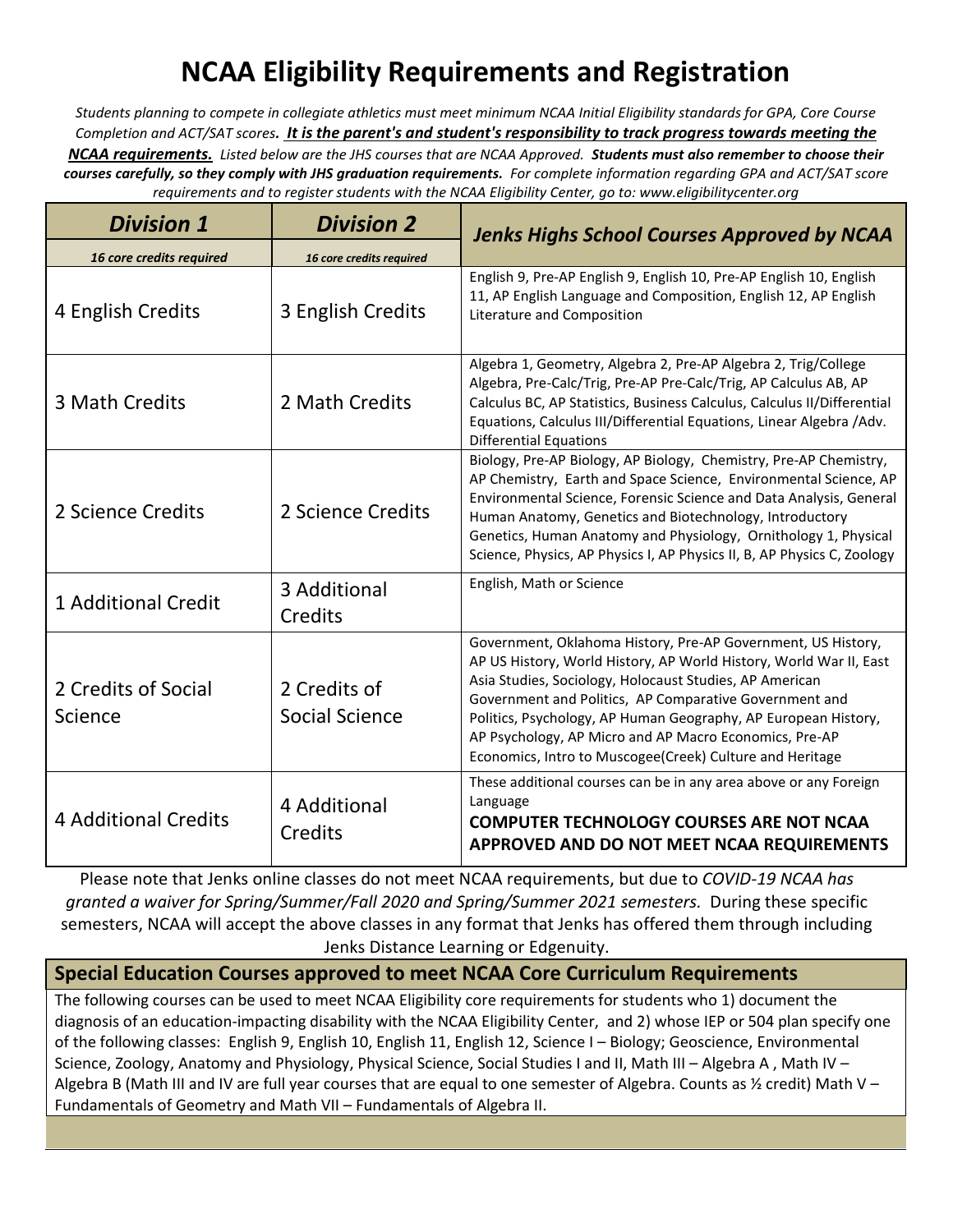## **DIVISION I ACADEMIC REQUIREMENTS**

College-bound student-athletes enrolling at an NCAA Division I school need to meet the following academic requirements to practice, compete and receive an athletics scholarship in their first year of full-time enrolment.



#### **FULL QUALIFIER**

- · Complete 16 core courses.
	- . Ten of the 16 core courses must be completed before the seventh semester (senior year) of high school.
	- . Seven of the 10 core courses must be in English, math or natural/physical science.
- · Earn a core-course GPA of at least 2.300.
- . Earn an SAT combined score or ACT sum score matching the core-course GPA on the Division I sliding scale (see back page).
- · Graduate high school.

#### **Full Qualifier**

College-bound student-athletes may practice, compete and receive an athletics scholarship during their first year of full-time enrollment at an NCAA Division I school.

#### **Academic Redshirt**

College-bound student-athletes may receive an athletics scholarship during their first year of full-time enrollment and may practice during their first regular academic term, but may NOT compete during their first year of enrollment.

#### Nongualifier

College-bound student-athletes will not be able to practice, compete or receive an athletics scholarship during their first year of full-time enrollment at an NCAA Division I school.

#### **International Students**

Please review the international initial-eligibility flyer for information and academic requirements specific to international student-athletes.

Click here for Division II academic requirements.

#### **ACADEMIC REDSHIRT**

- · Complete 16 core courses.
- . Earn a core-course GPA of at least 2.000.
- . Earn an SAT combined score or ACT sum score matching the core-course GPA on the Division I sliding scale (see back page).
- · Graduate high school.

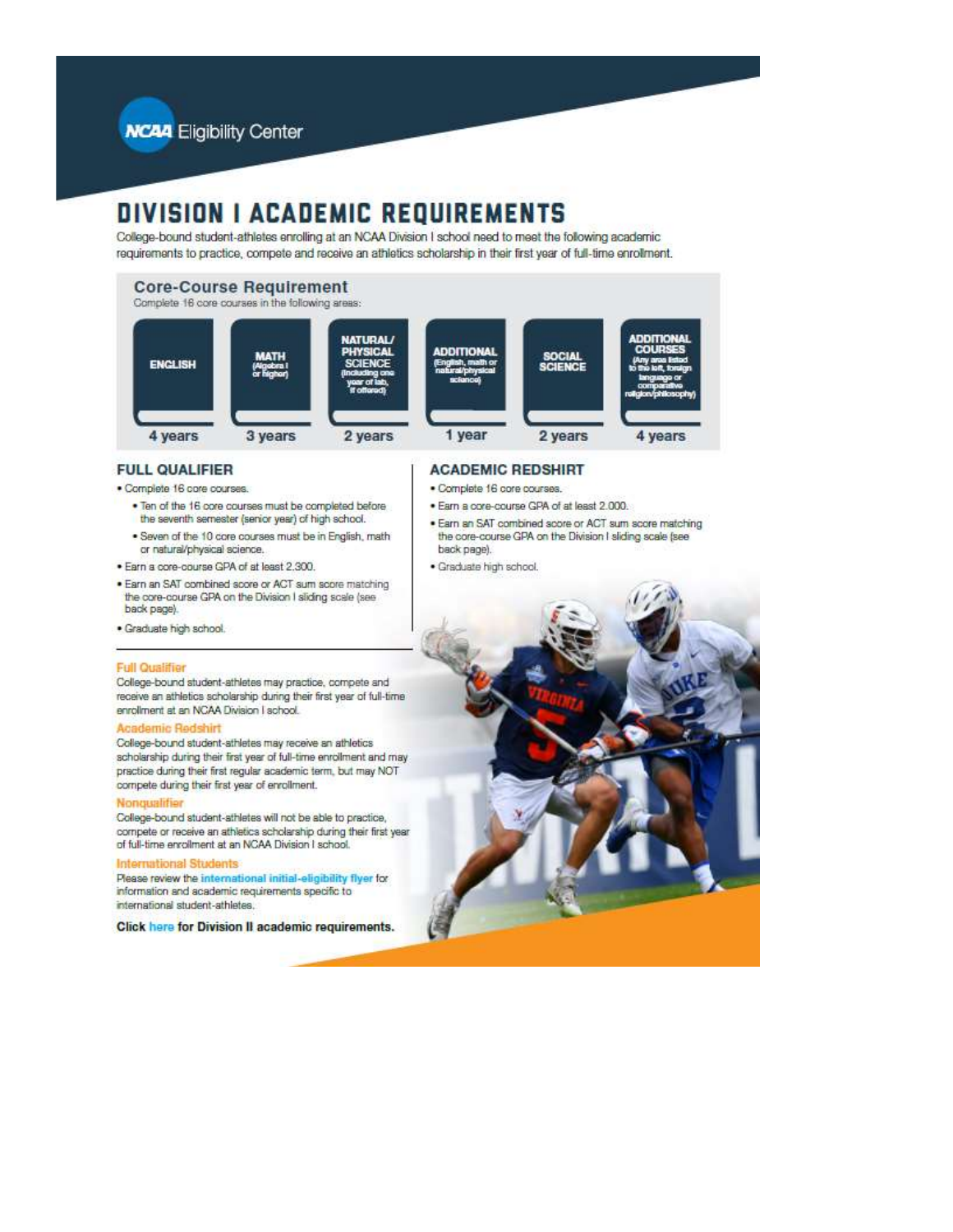## **Test Scores**

If a student plans to attend an NCAA Division I college or university in the 2019-20 or 2020-21 academic years, use the following charts to understand the core-course GPA he or she will need to meet NCAA Division I requirements.

A combined SAT score is calculated by adding critical reading and math subscores. An ACT sum score is calculated by adding English, math, reading and science subscores. A student may take the SAT or ACT an unlimited number<br>of times before he or she enrolls full time in college. If a student takes either test more than once, the best from each test are used for the academic certification process.

When a student registers for the SAT or ACT, he or she can use the NCAA Eligibility Center code of 9999 to send their scores directly to the NCAA Eligibility Center from the testing agency. Test scores on transcripts CANNOT be used in an academic certification.

|                                            | <b>DIVISION I</b> | <b>FULL QUALIFIER SLIDING SCALE</b> | <b>DIVISION I</b><br><b>FULL QUALIFIER SLIDING SCALE</b> |            |                 |  |  |
|--------------------------------------------|-------------------|-------------------------------------|----------------------------------------------------------|------------|-----------------|--|--|
| <b>SAT</b> <sup>*</sup><br><b>Core GPA</b> |                   | AGT Sum                             | Core GPA                                                 | <b>SAT</b> | <b>AGT Sum*</b> |  |  |
| 3,550                                      | 400               | 37                                  | 2.750                                                    | 810        | 59              |  |  |
| 3,525                                      | 410               | 38                                  | 2,725                                                    | 820        | 60              |  |  |
| 3,500                                      | 430               | 39                                  | 2.700                                                    | 830        | 61              |  |  |
| 3.475                                      | 440               | 40                                  | 2.675                                                    | 840        | 61              |  |  |
| 3.450                                      | 460               | 41                                  | 2,650                                                    | 850        | 62              |  |  |
| 3.425                                      | 470               | 41                                  | 2.625                                                    | 860        | 63              |  |  |
| 3.400                                      | 490               | 42                                  | 2,600                                                    | 860        | 64              |  |  |
| 3.375                                      | 500               | 42                                  | 2.575                                                    | 870        | 65              |  |  |
| 3.350                                      | 520               | 43                                  | 2,550                                                    | 880        | 66              |  |  |
| 3.325                                      | 530               | 44                                  | 2.525                                                    | 890        | 67              |  |  |
| 3.300                                      | 550               | 44                                  | 2,500                                                    | 900        | 68              |  |  |
| 3.275                                      | 580               | 45                                  | 2.475                                                    | 910        | 69              |  |  |
| 3.250                                      | 580               | 46                                  | 2.450                                                    | 920        | 70              |  |  |
| 3.225                                      | 590               | 46                                  | 2.425                                                    | 930        | 70              |  |  |
| 3.200                                      | 600               | 47                                  | 2,400                                                    | 940        | 71              |  |  |
| 3.175                                      | 620               | 47                                  | 2.375                                                    | 950        | 72              |  |  |
| 3.150                                      | 630               | 48                                  | 2,350                                                    | 960        | 73              |  |  |
| 3.125                                      | 650               | 49                                  | 2,325                                                    | 970        | 74              |  |  |
| 3.100                                      | 660               | 49                                  | 2,300                                                    | 980        | 75              |  |  |
| 3.075                                      | 680               | 50                                  | 2,299                                                    | 990        | 76              |  |  |
| 3.050                                      | 690               | 50                                  | 2,275                                                    | 990        | 76              |  |  |
| 3.025                                      | 710               | 51                                  | 2,250                                                    | 1000       | 77              |  |  |
| 3.000                                      | 720               | 52                                  | 2.225                                                    | 1010       | 78              |  |  |
| 2.975                                      | 730               | 52                                  | 2,200                                                    | 1020       | 79              |  |  |
| 2,950                                      | 740               | 53                                  | 2.175                                                    | 1030       | 80              |  |  |
| 2.925                                      | 750               | 53                                  | 2:150                                                    | 1040       | 81              |  |  |
| 2.900                                      | 750               | 54                                  | 2.125                                                    | 1050       | 82              |  |  |
| 2.875                                      | 760               | 55                                  | 2.100                                                    | 1060       | 83              |  |  |
| 2,850                                      | 770               | 56                                  | 2.075                                                    | 1070       | 84              |  |  |
| 2.825                                      | 780               | 56                                  | 2:050                                                    | 1080       | 85              |  |  |
| 2,800                                      | 790               | 57                                  | 2.025                                                    | 1090       | 86              |  |  |
| 2.775                                      | 800               | 58                                  | 2,000                                                    | 1100       | 86              |  |  |

'Final concordance research between the new SAT and ACT is ongoing.

NCAA is a frademark of the National Colleg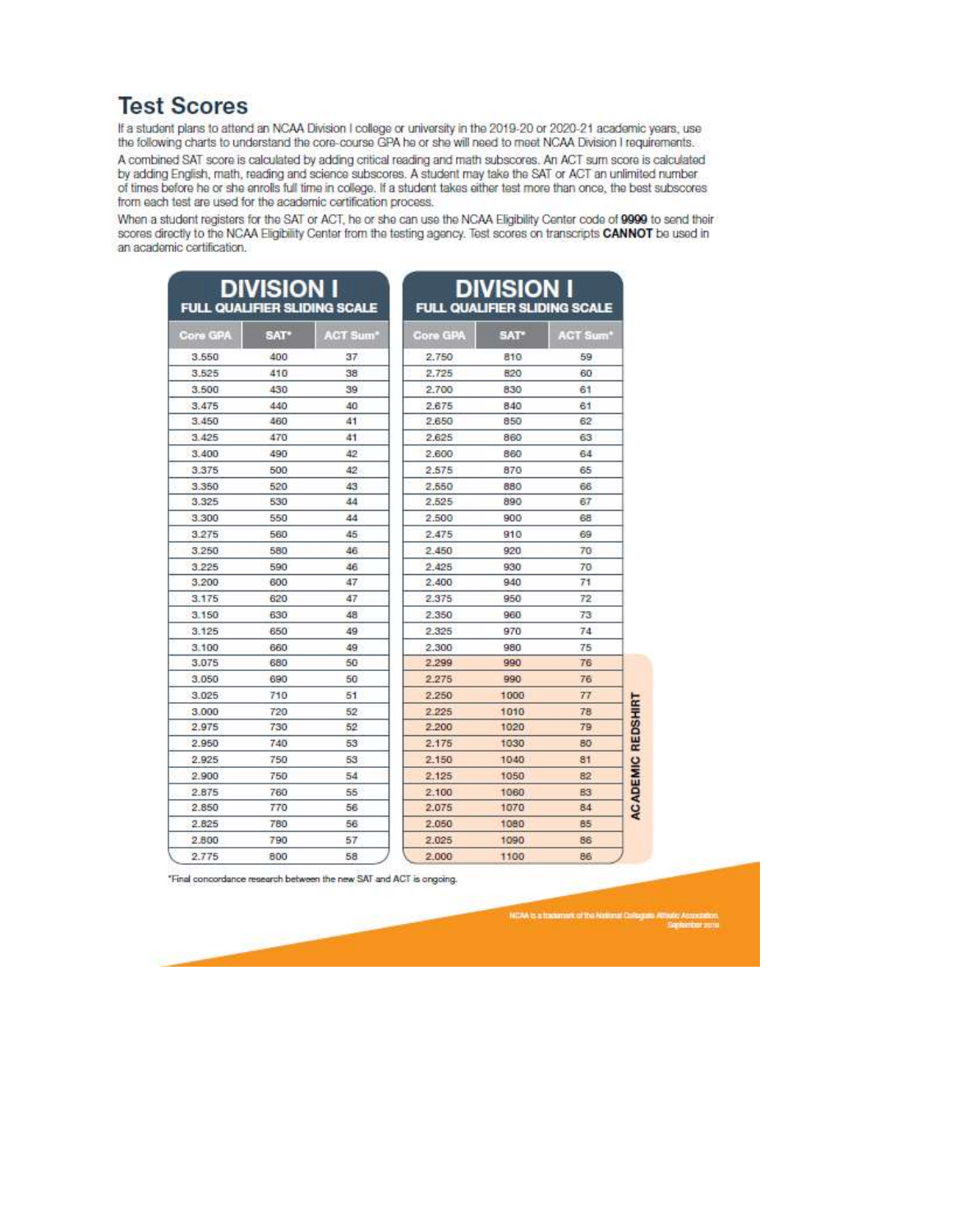**NC44** Eligibility Center

## **DIVISION II ACADEMIC REQUIREMENTS**

College-bound student-athletes enrolling at an NCAA Division II school need to meet the following academic requirements to practice, compete and receive an athletics scholarship in their first year of full-time enrollment.



#### **FULL QUALIFIER**

- · Complete 16 core courses.
- · Earn a core-course GPA of at least 2.200.
- . Earn an SAT combined score or ACT sum score matching the core-course GPA on the Division II full qualifier sliding scale (see back page).
- · Graduate high school.

#### PARTIAL QUALIFIER

- · Complete 16 core courses.
- · Earn a core-course GPA of at least 2,000.
- . Earn an SAT combined score or ACT sum score matching the core-course GPA on the Division II partial qualifier sliding scale (see back page).
- · Graduate high school.

#### **Full Qualifier**

College-bound student-athletes may practice, compete and receive an athletics scholarship during their first year of full-time enrollment at an NCAA Division II school.

#### **Partial Qualifier**

College-bound student-athletes may receive an athletics scholarship during their first year of enrollment and may practice during their first year of full-time enrollment at a Division II school, but may NOT compete.

#### Nonqualifier

College-bound student-athletes will not be able to practice, compete or receive an athletics scholarship during their first year of full-time enrollment at an NCAA Division II school.

#### **International Students**

Please review the international initial-eligibility flyer for information and academic requirements specific to international student-athletes.

Click here for Division I academic requirements.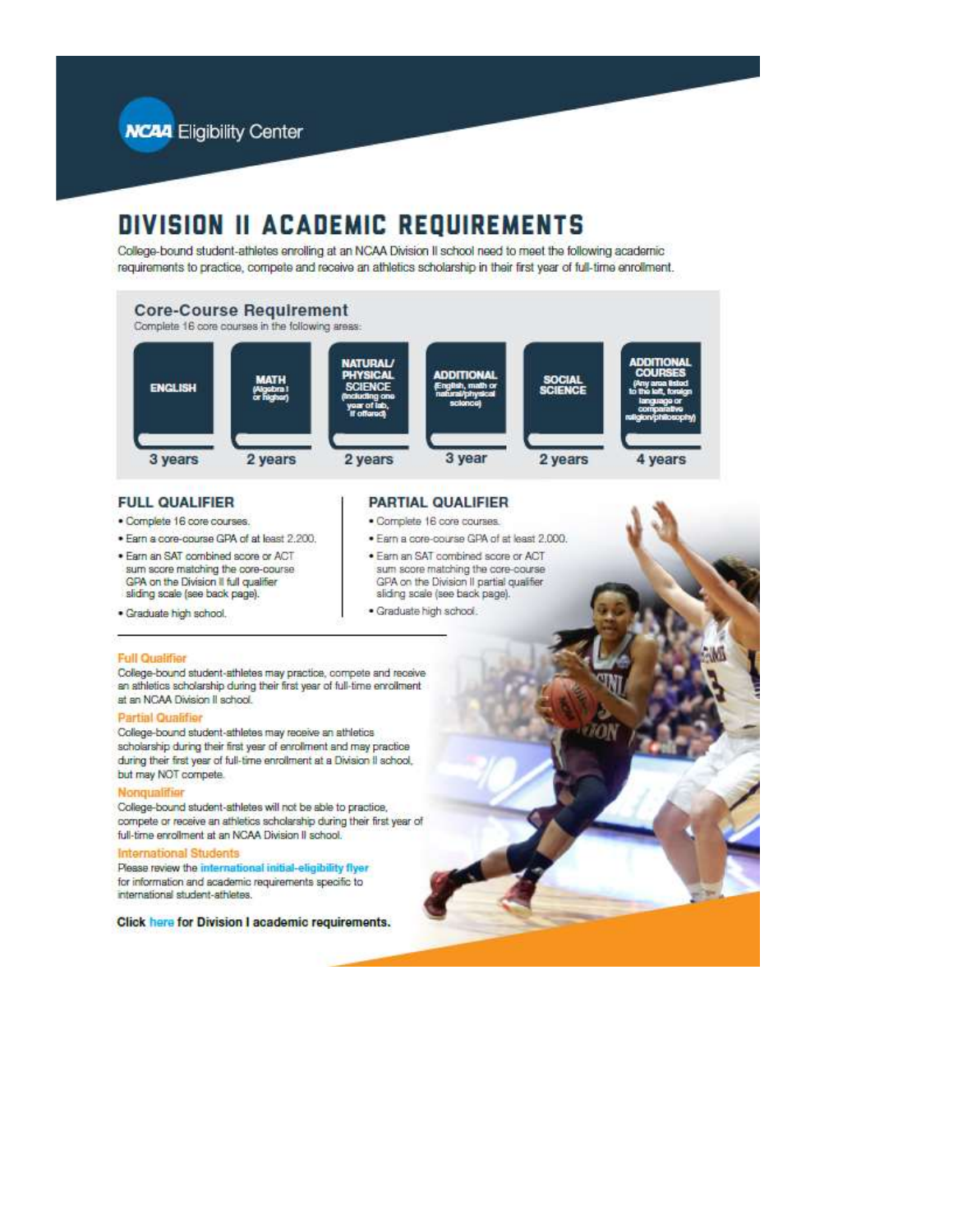| <b>DIVISION II</b><br><b>FULL QUALIFIER SLIDING SCALE</b> |                  | <b>PARTIAL C</b> |               |  |  |
|-----------------------------------------------------------|------------------|------------------|---------------|--|--|
| <b>Core GPA</b>                                           | SAT <sup>*</sup> | ACT Sum"         | Core GPA      |  |  |
| 3.300 & above                                             | 400              | 37               | 3.050 & above |  |  |
| 3,275                                                     | 410              | 38               | 3.025         |  |  |
| 3,250                                                     | 430              | 39               | 3.000         |  |  |
| 3.225                                                     | 440              | 40               | 2.975         |  |  |
| 3,200                                                     | 460              | 41               | 2.950         |  |  |
| 3.175                                                     | 470              | 41               | 2.925         |  |  |
| 3.150                                                     | 490              | 42               | 2.900         |  |  |
| 3.125                                                     | 500              | 42               | 2.875         |  |  |
| 3,100                                                     | 620              | 43               | 2,850         |  |  |
| 3.075                                                     | 530              | 44               | 2.825         |  |  |
| 3.050                                                     | 550              | 44               | 2,800         |  |  |
| 3.025                                                     | 560              | 45               | 2.775         |  |  |
| 3.000                                                     | 580              | 46               | 2.750         |  |  |
| 2.975                                                     | 590              | 46               | 2.725         |  |  |
| 2.950                                                     | 600              | 47               | 2,700         |  |  |
| 2.925                                                     | 620              | 47               | 2.675         |  |  |
| 2.900                                                     | 690              | 48               | 2.650         |  |  |
| 2.875                                                     | 650              | 49               | 2.625         |  |  |
| 2,850                                                     | 660              | 49               | 2.600         |  |  |
| 2,825                                                     | 690              | 50               | 2.575         |  |  |
| 2,800                                                     | 690              | 60               | 2,550         |  |  |
| 2.775                                                     | 710              | 51               | 2,525         |  |  |
| 2.750                                                     | 720              | 62               | 2,500         |  |  |
| 2.725                                                     | 730              | 52               | 2.475         |  |  |
| 2.700                                                     | 740              | 53               | 2,450         |  |  |
| 2.675                                                     | 750              | 63               | 2.425         |  |  |
| 2.650                                                     | 760              | 54               | 2,400         |  |  |
| 2.625                                                     | 760              | 55               | 2.375         |  |  |
| 2.600                                                     | 770              | 56               | 2,350         |  |  |
| 2.575                                                     | 780              | 56               | 2.325         |  |  |
| 2.550                                                     | 790              | 57               | 2.300         |  |  |
| 2.525                                                     | 800              | 58               | 2.275         |  |  |
| 2.500                                                     | 810              | 59               | 2,250         |  |  |
| 2.475                                                     | 820              | 60               | 2.225         |  |  |
| 2.450                                                     | 830              | 61               | 2,200         |  |  |
| 2.425                                                     | 840              | 61               | 2.175         |  |  |
| 2,400                                                     | 850              | 62               | 2.150         |  |  |
| 2.375                                                     | 860              | 63               | 2.125         |  |  |
| 2.350                                                     | 860              | 64               | 2.100         |  |  |
| 2.325                                                     | 870              | 65               | 2.075         |  |  |
| 2.300                                                     | 880              | 66               | 2.050         |  |  |
| 2.275                                                     | 890              | 67               | 2.025         |  |  |
| 2.250                                                     | 900              | 68               | 2.000         |  |  |
| 2.225                                                     | 910              | 69               |               |  |  |
| 2,200                                                     | 920              | 70 & above       |               |  |  |

## **ISION II**

730

740

750

750

760

770

780

790

600

810

820

830

840

850

860

860 870

880

890

900

 $62$ 

53

53

64

55

 $66\,$ 

56

57

 $56$ 

69

60

61

 $61$ 

 $62\,$ 

63  $64$ 

65

66

 $67$ 

68 & above

|            | <b>LIFIER SLIDING SCALE</b> |                                        |
|------------|-----------------------------|----------------------------------------|
| <b>SAT</b> | <b>ACT Sum*</b>             |                                        |
| 400        | 37                          |                                        |
| 410        | 38                          |                                        |
| 430        | 39                          |                                        |
| 440        | 40                          | <b>Test Sc</b>                         |
| 460        | 41                          |                                        |
| 470        | 41                          | If a student plan                      |
| 490        | 42                          | an NCAA Divisi                         |
| 600        | 42                          | or university in                       |
| 520        | 49                          | or 2020-21 aca                         |
| 530        | 44                          | use the followin                       |
| 550        | 44                          | understand the                         |
| 680        | 45                          | GPA he or she                          |
| 580        | 46                          | <b>NCAA Division</b>                   |
| 690        | 46                          | A combined SA                          |
| 600        | 47                          | calculated by a                        |
| 620        | 47                          | reading and ma                         |
| 630        | 48                          | <b>ACT sum score</b>                   |
| 650        | 49                          | adding English,                        |
| 660        | 49                          | and science su                         |
| 680        | 50                          | student may tal                        |
| 690        | 50                          | <b>ACT an unlimite</b>                 |
| 710        | 51                          | times before he                        |
| 720        | 52                          | full time in colle<br>takee either tee |
|            |                             |                                        |

## cores

ns to attend on il college the 2019-20<br>ademic years, g charts to ore-course Il requirements.

AT score is<br>adding critical ath subscores. An is calculated by math, reading bscores. A<br>ke the SAT or ed number of ed names: or<br>e or she enrolls<br>age. If a student takes either test more than once, the best subscores from each test are used for the academic certification process.

"Final concordance research between the new SAT and ACT is ongoing.

NOAA's a trademati of the National Collegiate A Note Association.<br>Signaritar arriv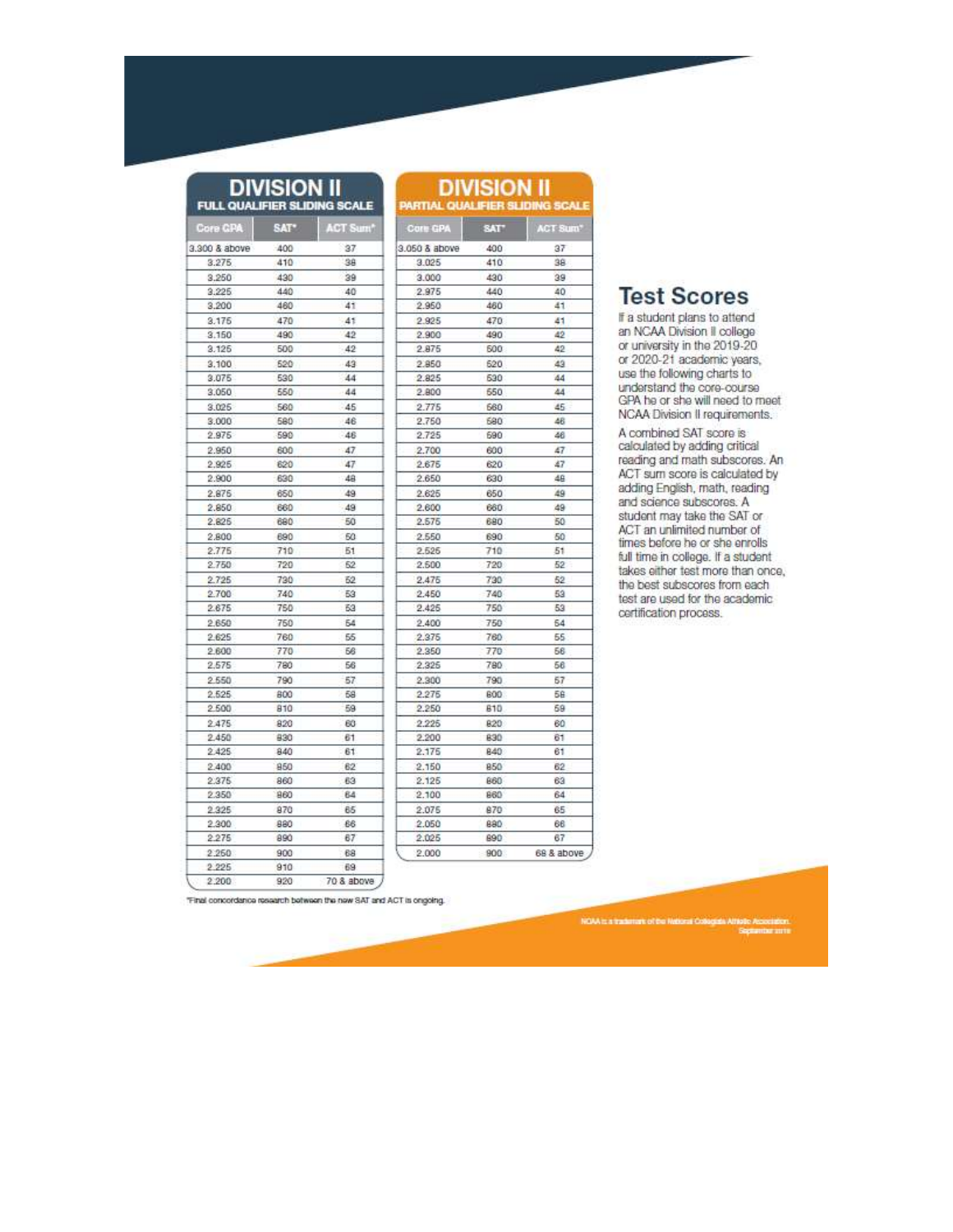# CORE COURSE GPA CALCULATOR

If your child has aspirations of competing athletically as a freshman at an NCAA Division I or Division II school, they must meet NCAA Initial-Eligibility minimum standards, including minimum core course credits, GPA and SAT/ACT test score requirements. CoreCourseGPA.com is an innovative tool that allows you to easily track your son or daughter's progress towards meeting these requirements. We recommend parents and students begin using this valuable tool during freshman year to track grades, courses and test scores. Students and parents should log in each semester and update grades, courses and test scores to ensure that the student is on track to meet NCAA requirements. Students and parents may also use the "projected" feature in the Core Course GPA Calculator to plan course selection for all four years of high school to ensure they meet the 16 required core classes.

#### **To activate your child's CoreCourseGPA.com membership, follow these simple steps:**

- 1. Go to **[www.CoreCourseGPA.com](http://www.corecoursegpa.com/)**
- 2. Enter School ID and School Code in the **New Member Account Creation** box: **Students/Parents:** School ID: 371905 School Code: 713688208
- 3. Click **"Continue."**
- 4. **Fill in the appropriate fields** in the **Create New Student Account** form. *\*\*Remember to write down the new Member Name and Password you have created\*\**
- 5. Click "**Submit.**" *Congratulations! You have successfully created your CoreCourseGPA.com member account.*

**To login to your member account and begin using the CoreCourseGPA.com software, follow these simple steps:**

- 1. Go to **www.CoreCourseGPA.com**
- 2. Enter your **Member Name** and **Password** in the **Existing Member Login** box. *\*\*Use the Member Name and Password you created during the account activation process\*\**
- 3. Click "**Login**." *Begin using your CoreCourseGPA.com account!*

CoreCourseGPA.com incorporates the NCAA recognized core courses for Jenks High School into the online course entry forms, calculates BOTH Division I and Division II core course GPA, automatically factors weighted grades into calculations and tracks course requirements for BOTH Division I and Division II. Your son or daughter's core course information is saved for the duration of their high school career.

Jenks High School is proud to make this innovative software available to you free of charge. We believe CoreCourseGPA.com will be a very useful academic tool for you and your student-athlete.

## **IT IS IMPORTANT TO NOTE THAT YOUR USE OF CORECOURSEGPA.COM IS NOT A SUBSTITUTE FOR REGISTERING WITH THE NCAA ELIGIBILITY CENTER AFTER THE COMPLETION OF SIX HIGH SCHOOL SEMESTER**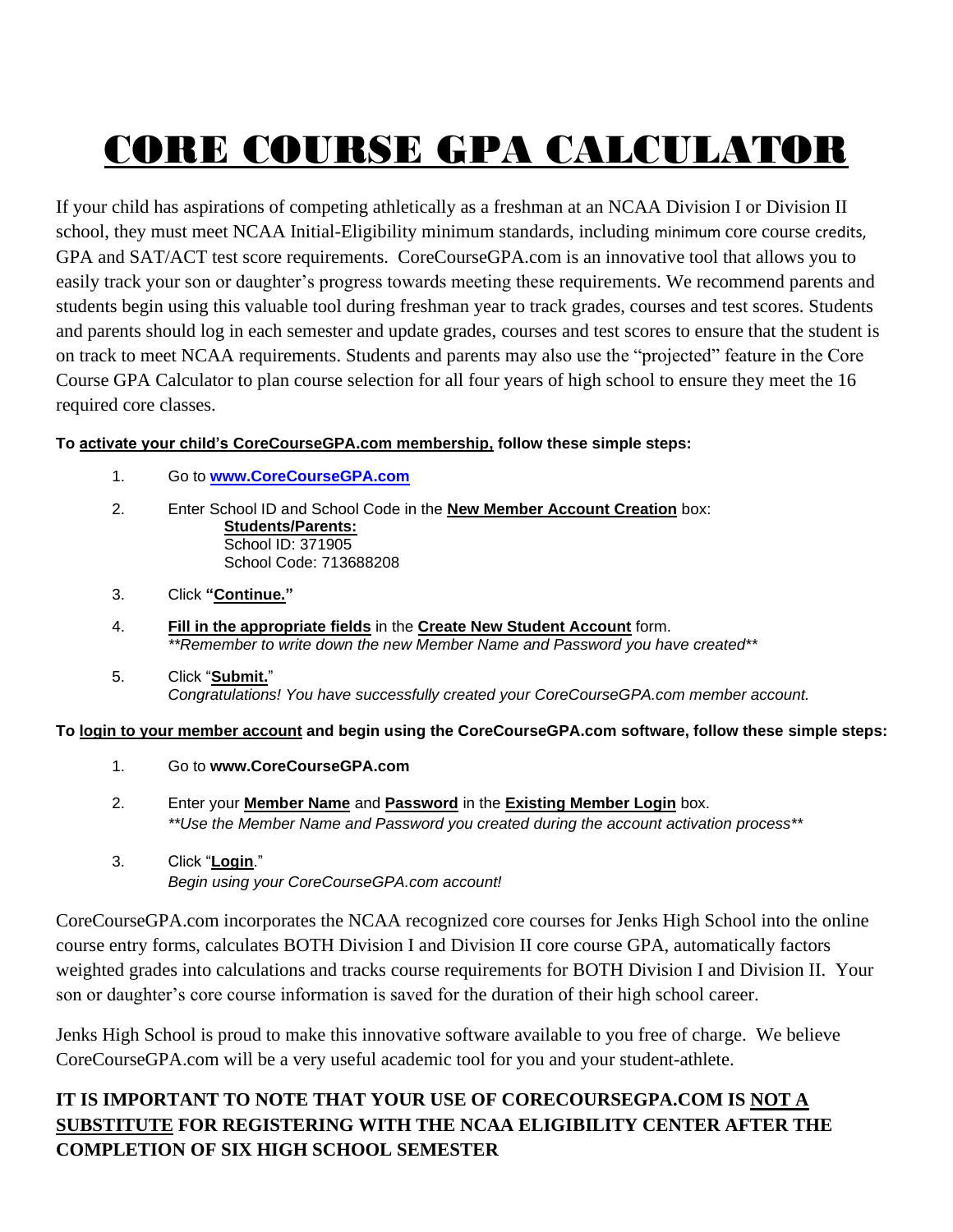#### **This is an example of** *Current* **NCAA DI initial-eligibility report. The Core Course GPA Calculator also gives a report for DII eligibility.**



|                        |                    |                          |       |       |               | Ojan Trojan<br>JENKS HIGH SCHOOL - Class of 2018<br><b>NCAA Division I Initial-Eligibility Current Status Report</b>                                                                                 |                                  |                                |                |                                  |        |
|------------------------|--------------------|--------------------------|-------|-------|---------------|------------------------------------------------------------------------------------------------------------------------------------------------------------------------------------------------------|----------------------------------|--------------------------------|----------------|----------------------------------|--------|
|                        |                    |                          |       |       |               | <b>DI Core Course GPA</b>                                                                                                                                                                            |                                  |                                |                |                                  |        |
|                        |                    |                          |       |       |               | 4.00                                                                                                                                                                                                 |                                  |                                |                |                                  |        |
|                        | DI SAT/ACT Scores* |                          |       |       |               |                                                                                                                                                                                                      |                                  | <b>DI Core Course Credits</b>  |                |                                  |        |
|                        |                    | Score Qualifier Redshirt |       |       |               |                                                                                                                                                                                                      |                                  |                                |                | <b>Completed Required Needed</b> |        |
| <b>SAT Score</b>       | None               | 400                      | n/a   |       |               |                                                                                                                                                                                                      | <b>Total Core Course Credits</b> |                                | 3              | 16                               | 13     |
| <b>ACT Score</b>       | None               | 37                       | n/a   |       |               |                                                                                                                                                                                                      | Credits Prior to Sr. Year        | Eng/Math/Sci Prior to Sr. Year | з<br>з         | 10<br>$\tau$                     | 7<br>٠ |
|                        |                    |                          |       |       |               | Grade Points Key: A=4, B=3, C=2, D=1 / # = Weighted Points<br>(d) = Course for students with a diagnosed disability / (t) = Transfer course<br>(c) = SAT score adjusted using NCAA Concordance Table |                                  |                                |                |                                  |        |
|                        |                    |                          |       |       |               | <b>English Courses</b>                                                                                                                                                                               |                                  |                                |                |                                  |        |
| Course                 |                    |                          |       | Grade | <b>Points</b> | <b>Quality Pts</b>                                                                                                                                                                                   | Credits                          | <b>Credits Required</b>        |                | <b>Credits Needed</b>            |        |
| <b>LANGUAGE ARTS I</b> |                    |                          |       | А     | ٠             | 4                                                                                                                                                                                                    | 1                                |                                |                |                                  |        |
| Totals                 |                    |                          |       |       |               | 4                                                                                                                                                                                                    | ı                                | 4                              | э              |                                  |        |
|                        |                    |                          |       |       |               | <b>Math Courses</b>                                                                                                                                                                                  |                                  |                                |                |                                  |        |
| Course                 |                    |                          |       | Grade | Points        | <b>Quality Pts</b>                                                                                                                                                                                   | Credits                          | <b>Credits Required</b>        |                | <b>Credits Needed</b>            |        |
| ALGEBRA 2              |                    |                          |       | А     | z.            | 4                                                                                                                                                                                                    | ı                                |                                |                |                                  |        |
| Totals                 |                    |                          |       |       |               | 4                                                                                                                                                                                                    | ı                                | з                              | $\overline{2}$ |                                  |        |
|                        |                    |                          |       |       |               | <b>Natural/Physical Science Courses</b>                                                                                                                                                              |                                  |                                |                |                                  |        |
| Course                 |                    |                          |       | Grade | Points        | <b>Quality Pts</b>                                                                                                                                                                                   | Cradits                          | <b>Credits Required</b>        |                | <b>Credits Needed</b>            |        |
| <b>BIOLOGY</b>         |                    |                          |       | A     | ż.            | 4                                                                                                                                                                                                    | 1                                |                                |                |                                  |        |
| <b>Totals</b>          |                    |                          |       |       |               | 4                                                                                                                                                                                                    | ı                                | 2                              | ı              |                                  |        |
|                        |                    |                          |       |       |               | <b>Extra English/Math/Science Courses</b>                                                                                                                                                            |                                  |                                |                |                                  |        |
| Course                 |                    |                          |       | Grade | <b>Points</b> | <b>Quality Pts</b>                                                                                                                                                                                   | Credits                          | <b>Credits Required</b>        |                | <b>Credits Needed</b>            |        |
| None                   |                    |                          |       | ×     | ű             | ó                                                                                                                                                                                                    | o                                |                                |                |                                  |        |
| <b>Totals</b>          |                    |                          |       |       |               | ۰                                                                                                                                                                                                    | o                                | 1                              | ı              |                                  |        |
|                        |                    |                          |       |       |               | <b>Social Science</b>                                                                                                                                                                                |                                  |                                |                |                                  |        |
| Course                 |                    |                          |       | Grade | <b>Points</b> | <b>Quality Pts</b>                                                                                                                                                                                   | Credits                          | <b>Credits Required</b>        |                | <b>Credits Needed</b>            |        |
| None                   |                    |                          |       | x     | o             | Ü                                                                                                                                                                                                    | o                                |                                |                |                                  |        |
| Totals                 |                    |                          |       |       |               | ۰                                                                                                                                                                                                    | $\mathbf{0}$                     | 2                              | z              |                                  |        |
|                        |                    |                          |       |       |               | <b>Additional Core Courses</b>                                                                                                                                                                       |                                  |                                |                |                                  |        |
| Course                 |                    |                          |       | Grade | <b>Points</b> | <b>Quality Pts</b>                                                                                                                                                                                   | Cradits                          | <b>Credits Required</b>        |                | <b>Credits Needed</b>            |        |
| None                   |                    |                          |       | x     | o             | Ű                                                                                                                                                                                                    | ٥                                |                                |                |                                  |        |
| Totals                 |                    |                          |       |       |               | ۰                                                                                                                                                                                                    | $\mathbf o$                      | 4                              | 4              |                                  |        |
| <b>Grand Totals</b>    |                    |                          |       |       |               | 12                                                                                                                                                                                                   | з                                | 16                             | 13             |                                  |        |
|                        |                    |                          |       |       |               | <b>Unused Courses</b>                                                                                                                                                                                |                                  |                                |                |                                  |        |
| Course                 |                    |                          | Grade |       | <b>Points</b> |                                                                                                                                                                                                      | Quality Pts                      |                                | Credits        |                                  |        |

 $\mathbf{0}$ 

o

×.

o

Course

None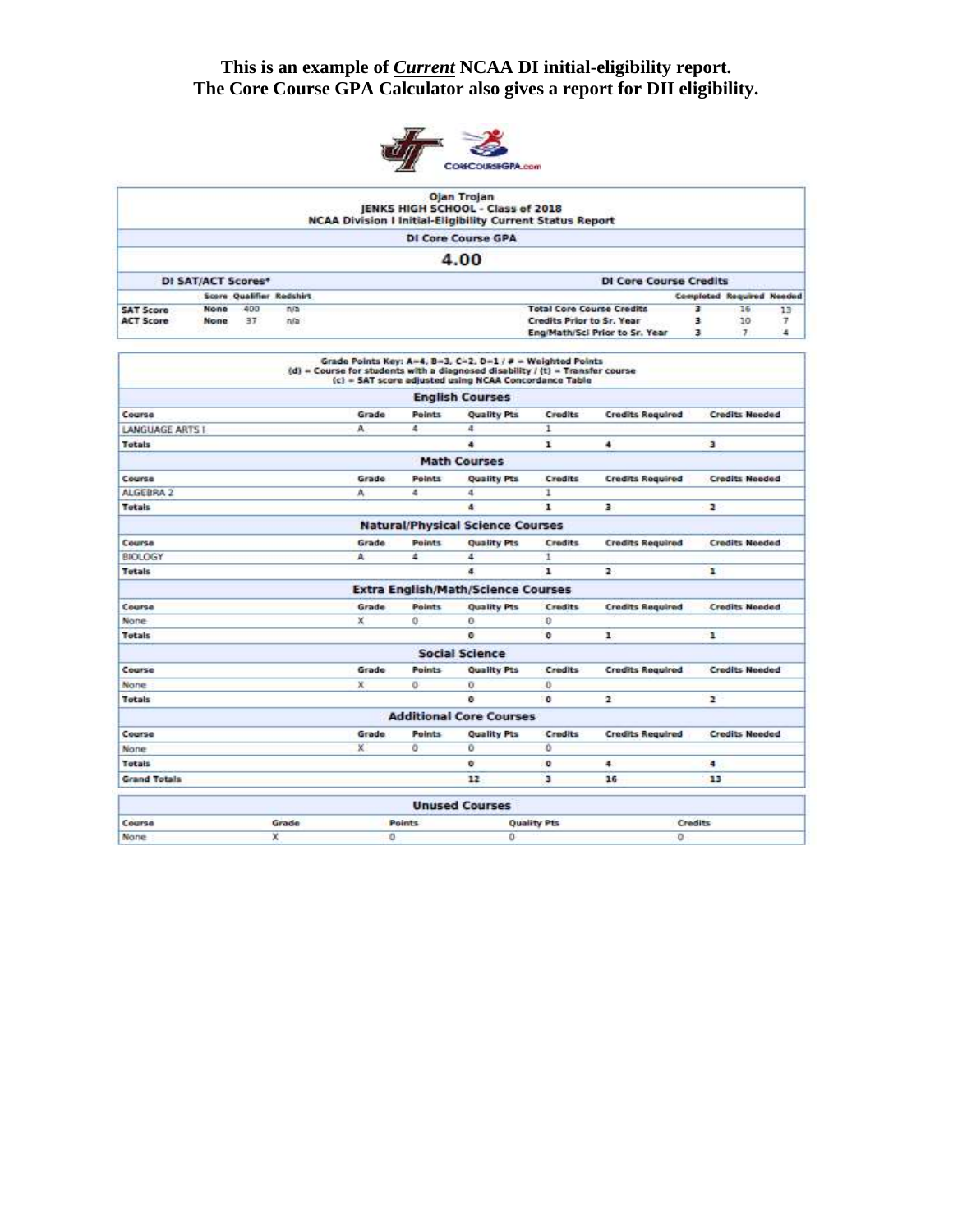**This is an example of** *Projected* **NCAA DI initial-eligibility report. Note the (P) next to some of the courses. This can help students understand the importance of their grades regarding NCAA eligibility. The Core Course GPA Calculator also gives a report for DII eligibility.**



|                                      |                            |                         |           |       |               | <b>Ojan Trojan</b><br>JENKS HIGH SCHOOL - Class of 2018<br>NCAA Division II Initial-Eligibility PROJECTED Status Report                |                                  |                                                                                                  |                                  |
|--------------------------------------|----------------------------|-------------------------|-----------|-------|---------------|----------------------------------------------------------------------------------------------------------------------------------------|----------------------------------|--------------------------------------------------------------------------------------------------|----------------------------------|
|                                      |                            |                         |           |       |               | <b>DII Core Course GPA</b>                                                                                                             |                                  |                                                                                                  |                                  |
|                                      |                            |                         |           |       |               | 3.57                                                                                                                                   |                                  |                                                                                                  |                                  |
|                                      | <b>DII SAT/ACT Scores*</b> |                         |           |       |               |                                                                                                                                        |                                  | <b>Dil Core Course Credits</b>                                                                   |                                  |
|                                      |                            | Score Qualifier Partial |           |       |               |                                                                                                                                        |                                  |                                                                                                  | <b>Completed Required Needed</b> |
| <b>SAT Score</b><br><b>ACT Score</b> | None<br>None               | 400<br>37               | 490<br>37 |       |               |                                                                                                                                        | <b>Total Core Course Credits</b> |                                                                                                  | 9<br>$\overline{ }$<br>16        |
|                                      |                            |                         |           |       |               | (d) = Course for students with a diagnosed disability / (t) = Transfer course<br>(c) = SAT score adjusted using NCAA Concordance Table |                                  | Grade Points Key: A=4, B=3, C=2, D=1 / # = Weighted Points / (P) = Projected course/credit/grade |                                  |
|                                      |                            |                         |           |       |               | <b>English Courses</b>                                                                                                                 |                                  |                                                                                                  |                                  |
| Course                               |                            |                         |           | Grade | <b>Points</b> | <b>Quality Pts</b>                                                                                                                     | Credits                          | <b>Credits Required</b>                                                                          | <b>Credits Needed</b>            |
| (P) ENGLISH 10/AMERICAN LIT          |                            |                         |           | A     | ă             | 4                                                                                                                                      | 1                                |                                                                                                  |                                  |
| LANGUAGE ARTS I                      |                            |                         |           | A     | Δ             | 4                                                                                                                                      | 1                                |                                                                                                  |                                  |
| (P) ENGLISH 11/WORLD LIT             |                            |                         |           | B     | з             | з                                                                                                                                      | ï                                |                                                                                                  |                                  |
| <b>Totals</b>                        |                            |                         |           |       |               | 11                                                                                                                                     | 3                                | 3                                                                                                | ۰                                |
|                                      |                            |                         |           |       |               | <b>Math Courses</b>                                                                                                                    |                                  |                                                                                                  |                                  |
| Course                               |                            |                         |           | Grade | Points        | <b>Quality Pts</b>                                                                                                                     | Credits                          | <b>Credits Required</b>                                                                          | <b>Cradits Needed</b>            |
| ALGEBRA 2                            |                            |                         |           | A     | ٠             | 4                                                                                                                                      | 1                                |                                                                                                  |                                  |
| (P) ALGEBRA III/TRIG                 |                            |                         |           | в     | з             | з                                                                                                                                      | ī                                |                                                                                                  |                                  |
| <b>Totals</b>                        |                            |                         |           |       |               | $\overline{ }$                                                                                                                         | $\overline{2}$                   | ż.                                                                                               | ٥                                |
|                                      |                            |                         |           |       |               | <b>Natural/Physical Science Courses</b>                                                                                                |                                  |                                                                                                  |                                  |
| Course                               |                            |                         |           | Grade | Points        | <b>Quality Pts</b>                                                                                                                     | Credits                          | <b>Credits Required</b>                                                                          | <b>Credits Needed</b>            |
| <b>BIOLOGY</b>                       |                            |                         |           | А     | ٤             | $\overline{4}$                                                                                                                         | 1                                |                                                                                                  |                                  |
| (P) CHEMISTRY 1                      |                            |                         |           | B     | з             | з                                                                                                                                      | Ŧ                                |                                                                                                  |                                  |
| <b>Totals</b>                        |                            |                         |           |       |               | $\overline{ }$                                                                                                                         | $\overline{2}$                   | $\overline{z}$                                                                                   | ٥                                |
|                                      |                            |                         |           |       |               | <b>Extra English/Math/Science Courses</b>                                                                                              |                                  |                                                                                                  |                                  |
| Course                               |                            |                         |           | Grade | <b>Points</b> | <b>Quality Pts</b>                                                                                                                     | Credits                          | <b>Credits Required</b>                                                                          | <b>Credits Needed</b>            |
| None                                 |                            |                         |           | X     | 0             | Ŭ                                                                                                                                      | 0                                |                                                                                                  |                                  |
| <b>Totals</b>                        |                            |                         |           |       |               | ö                                                                                                                                      | $\overline{0}$                   | з                                                                                                | з                                |
|                                      |                            |                         |           |       |               | <b>Social Science</b>                                                                                                                  |                                  |                                                                                                  |                                  |
| Course                               |                            |                         |           | Grade | <b>Points</b> | <b>Quality Pts</b>                                                                                                                     | Credits                          | <b>Credits Required</b>                                                                          | <b>Credits Needed</b>            |
| Nane                                 |                            |                         |           | x     | ű             | ō                                                                                                                                      | o                                |                                                                                                  |                                  |
| <b>Totals</b>                        |                            |                         |           |       |               | ö                                                                                                                                      | $\mathbf{a}$                     | $\mathbf{z}$                                                                                     | $\overline{2}$                   |
|                                      |                            |                         |           |       |               | <b>Additional Core Courses</b>                                                                                                         |                                  |                                                                                                  |                                  |
| Course                               |                            |                         |           | Grade | <b>Points</b> | <b>Quality Pts</b>                                                                                                                     | Credits                          | <b>Credits Required</b>                                                                          | <b>Credits Needed</b>            |
| Nane                                 |                            |                         |           | X     | ŭ             | Ŭ                                                                                                                                      | Đ.                               |                                                                                                  |                                  |
| <b>Totals</b>                        |                            |                         |           |       |               | ō                                                                                                                                      | 0                                | 4                                                                                                | 4                                |
| <b>Grand Totals</b>                  |                            |                         |           |       |               | 25                                                                                                                                     | 7                                | 16                                                                                               | ġ                                |
|                                      |                            |                         |           |       |               | <b>Unused Courses</b>                                                                                                                  |                                  |                                                                                                  |                                  |
| Course                               |                            |                         | Grade     |       | <b>Points</b> |                                                                                                                                        |                                  |                                                                                                  | Credits                          |
| None                                 |                            |                         | X         | á     |               | ŭ                                                                                                                                      | <b>Quality Pts</b>               | Ò.                                                                                               |                                  |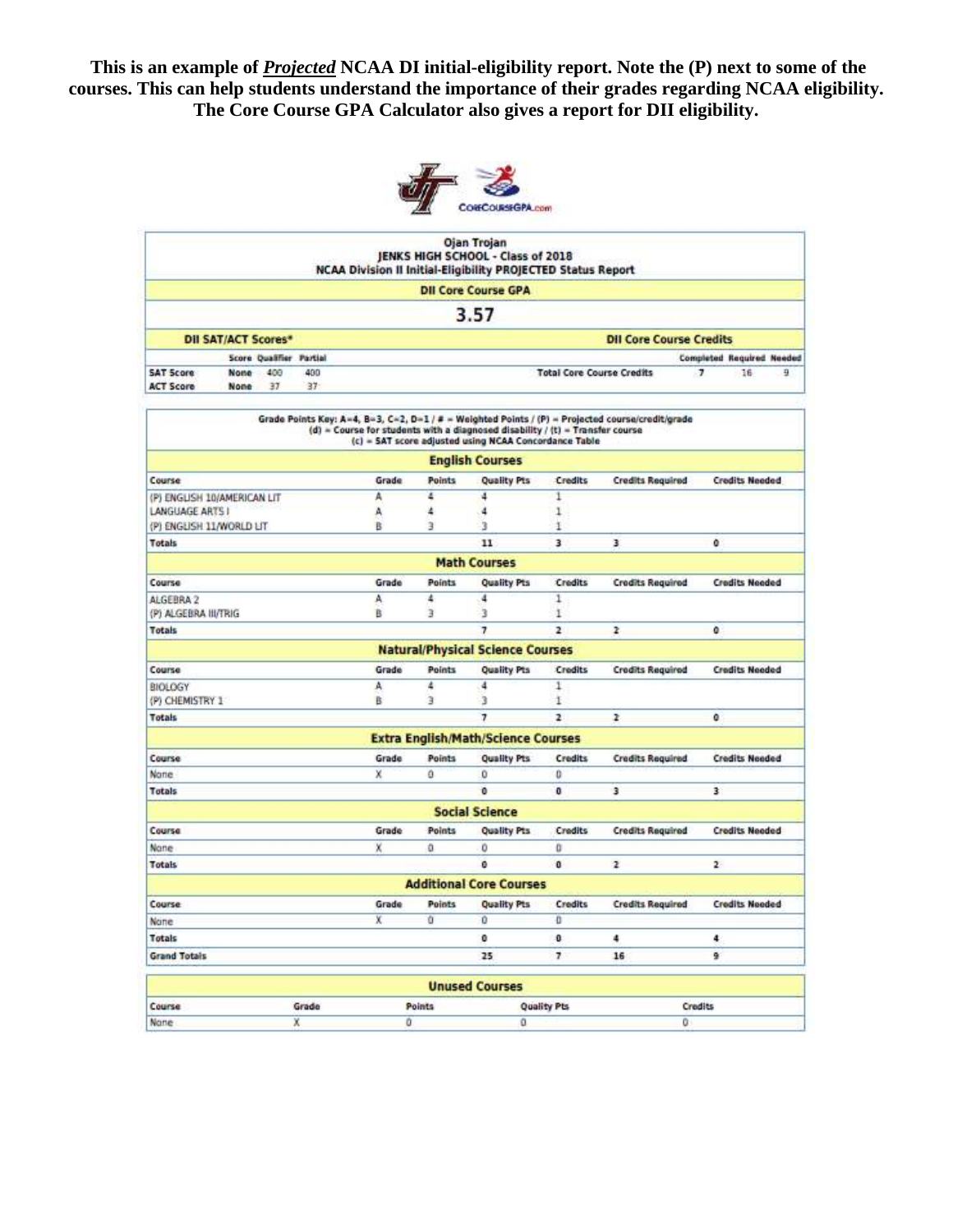

#### **Questions to Ask Recruiters**

College coaches and recruiters will ask you plenty of questions during the recruiting process to learn more about you. And, it is just as important that you ask them questions too. Just as recruiters are trying to find players that best fit their program, you need to find out which schools best fit you. The NCAA Student-Athlete Advisory Committee has developed a list of questions that you can ask recruiters to help you choose the best school for you.

#### **ATHLETIC QUESTIONS**

- 1. What position will I play on our team?
- 2. Can you describe the other players competing at my position?
- 3. Can I "redshirt" my freshman year?
- 4.What are the physical requirements each year?
- 5. How would you best describe your coaching style?
- 6. What is your game plan?
- 7. When does the contract of the head coach expire?
- 8. Please describe the preferred, invited and uninvited walk-on situation.
- 9. How many make it, compete and earn scholarships?
- 10. Is medical insurance required for my participation?
- 11. If so, is it provided by the college?
- 12. If I am serious hurt while competing, who is responsible for my medical expenses?
- 13. What happens if I want to transfer to another school?

#### **ACADEMIC QUESTIONS**

- 1. What are the strengths and weaknesses of the academic department I choose to major in?
- 2. Describe your academic support program.
- 3. What percentage of players on scholarship graduate in 4 years?
- 4. If I am diagnosed and documented with a disability, what kind of academic services are available?
- 5. Are there restrictions in scheduling classes around practice?

### **COLLEGE LIFE**

- 1. What is the typical class size?
- 2. What are the residence halls like?
- 3. Will I be required to live on campus throughout my athletic career?
- 4. What is a typical day for a student-athlete?

#### **FINANCIAL AID**

- 1. What are the details of financial aid at your institution?
- 2. How long does a scholarship last? Year-to-year or is it a 4-year commitment?
- 3. If I am injured, what happens to my financial aid?
- 4. What are my opportunities for employment while I am a student?
- 5. How much financial aid is available for summer school?
- 6. Under what circumstances would my scholarship be reduced or cancelled?
- 7. Are there academic criteria needed to maintain my scholarship?
- 8. What scholarship money is available if I suffer an athletic career ending injury?
- 9. What scholarship money is available after eligibility is exhausted to help me complete my degree?
- 10. Will my scholarship be maintained if there is a change in coaches?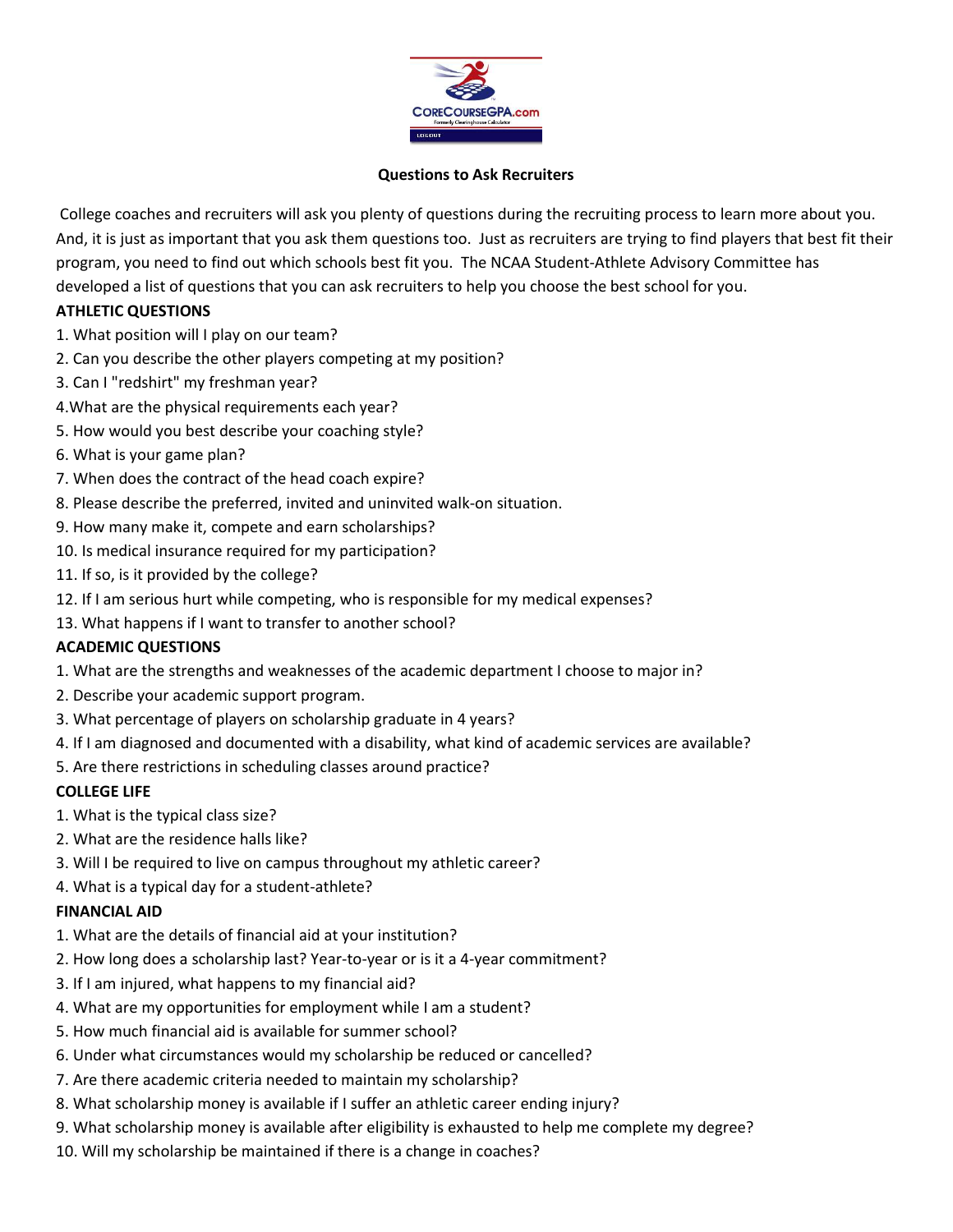

## **Recruiting Facts**

#### **SCHOLARSHIP FACTS**

- Did you know? There is no such thing as a "Full Ride." ALL scholarships are 1-year renewable deals.
- Only 3% of high school student-athletes receive a scholarship.
- Less than 1% of high school student-athletes receive a 4-year Division I scholarship.
- 83% of scholarship opportunities are NOT on the Division I level.
- 90% of the 2,000+ colleges and universities in America DO NOT play sports on a Division 1 level. So, you if you focus on "going D1," you are missing out on 90% of the opportunities to play sports in college.
- Are you sure you run a 4.40 forty? Only 3 of the 329 players invited to this year's NFL Combine posted a 40 speed of 4.40 or better.
- Men's Division I football and basketball and women's Division I volleyball, basketball, tennis and gymnastics are the ONLY scholarships which may NOT be divided (this, however, does not guarantee 100% funding for each scholarship). ALL other scholarships for all other sports and divisions may be sub-divided, and most commonly are.
- 80% of financial assistance is realized AFTER January 1 of the senior year.

#### **Do-It-Yourself Recruiting Service**

- The overwhelming opinion of athletic high school administrators is that recruiting services are very often an unnecessary, underachieving, and expensive means to manage the recruiting process. For that reason, CoreCourseGPA.com has developed a step-by-step, "Do-It-Yourself" recruiting service. Follow the steps below to have the person who best knows your son/daughter manage their recruiting...you!
- **YouTube** Upload your child's highlight video on [YouTube.](http://www.youtube.com/) (Do NOT add background music it will only drive the college coaches nuts.)
- **Student-Athlete Profile** Use MS Word to create your child's profile summary and save as a PDF. The profile should include name, address, phone number(s), email address, academic and athletic accomplishments. Be honest when creating the profile. If your daughter is 5'5", list 5'5", not 5'9". If your son runs a 4.70 forty, list a 4.70 forty, not 4.50. The college coaches know better and could potentially hold it against you later.
- **CoreCourseGPA.com Initial Eligibility Report** Save the PDF version of your CoreCourseGPA.com status report to attach to your emails.
- **Email Coaches** Thanks to modern technology, the days of mailing "recruiting packets" are over. Locate the email address of the college coach of your choice using the [College Links](https://www.clearinghousecalculator.org/topics.php?topicnum=12) feature. Include the YouTube video link(s) in the email and attach your child's profile and CoreCourseGPA.com Eligibility Report.
- **Follow up with a phone call** Keep in mind, the college coach may or may not be able to take your call, or even return your phone call, depending on the time of year. Make sure you check your sportspecific [Recruiting Calendar.](https://www.clearinghousecalculator.org/topics.php?topicnum=4) In **CoreCourseGPA Calculator**.